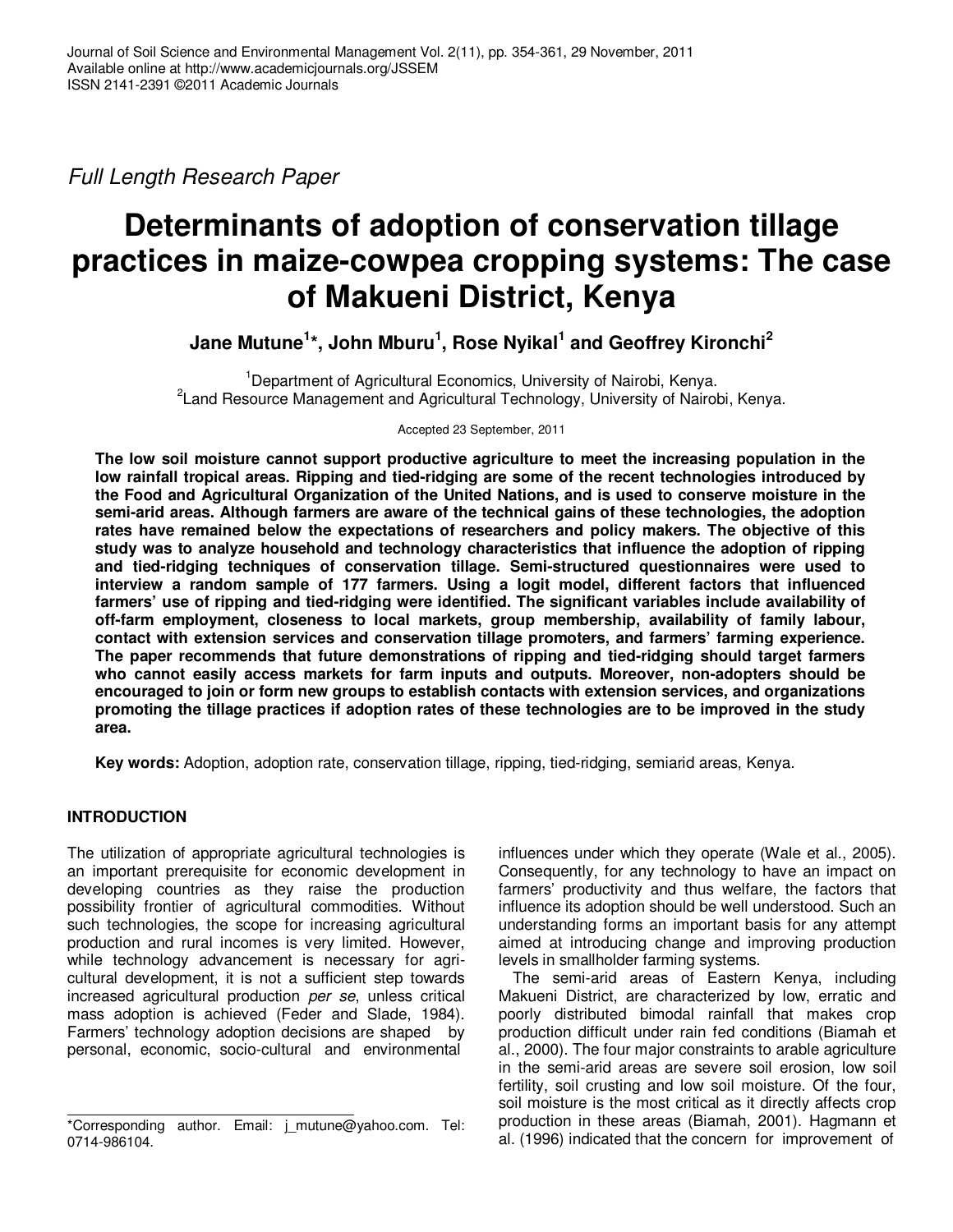crop productivity in the semi-arid areas calls for a radical shift in relying on erosion control practices to adoption of appropriate techniques which can conserve both soil and water with reduced farming costs.

In the Kenyan semi-arid areas, public extension service providers, researchers and non-governmental organizations have, for the last century, been engaged in various endeavors to counter the effects of low soil moisture in agriculture. Some of these efforts have included advising farmers to plant crops such as millets, sorghum, cowpeas, and specially selected maize varieties which are adapted to water stress. Yet, with the conventional tillage the yields of these crops, and particular those of maize and cowpeas, have remained low compared to those realized from areas with higher rainfall or under irrigation (Mellis et al., 1997). Other sustainable techniques advanced in the semi-arid areas for water harvesting and conservation have included terracing, contour ridging, cover cropping, mulching and sub-soiling (Okwach et al., 2004). While considerable success has been achieved in this regard, there is still decline in land productivity even on the best conserved land suggesting that more needs to be done to improve soil moisture.

In the turn of the decade, the Food and Agricultural Organization of the United Nations (FAO) introduced ripping and tied- ridging in Makueni and other arid and semi-arid districts of Kenya (Biamah, 2001; FAO, 2004). Ripping is a form of minimum tillage whereby only parallel furrows are cut using a ripper without disturbing the soil between planting rows (Gachene and Kimaru, 2003). Its function is to restore micro-pores for maximum water infiltration and increase root depth. Tied-ridges are usually discontinuous furrows made by cross-ties that interrupt water flow in the furrow thus creating pools to retain water for a while and to promote slow seepage (Gachene and Kimaru, 2003).

There is sufficient evidence that conservation tillage is superior to conventional tillage in terms of crop yields. Ripping and tied-ridging assure farmers of good timing of farming operations and less labour and energy requirements (Chuma et al., 1998). A 50 to 100% increase in grain yields has been possible (Pretty, 1999). Field experiments carried out by Miriti (2005) in the Makueni district to compare the yields of conventional tillage and tied-ridging that that crop yield of maize was higher, by 55%, in tied-ridging. Although the tied-ridges require high labour during preparation, they are permanent and only need minimal maintenance in the subsequent years (Harper, 2002).

Despite the fact that technical gains of conservation tillage practices are known by farmers in Makueni and other semi-arid districts, the adoption rates have remained low ((Bradshaw and Knowler, 2006). This is in spite of the continued promotional efforts of the conservation tillage techniques by various government and nongovernment organizations since 1998 (Kaumbutho and Josef, 2004). In Makueni District, these organizations include the Kenya Agricultural Research Institute (KARI),

KENDAT, the FAO, Ministry of Agriculture (MoA) and the Agricultural Technology Development Center (ATDC).

One of the reasons given for the low adoption rates is that proper targeting of farmers is not done since farm and farmers' characteristics that influence technology uptake are not precisely known, though availability of draught power and extension services have been noted to play an important role (Kaumbutho and Mutua, 2002). Thus, this study takes the case of ripping and tie-ridging in Makueni District to determine which farmers' characteristics and technology aspects influence adoption of conservation tillage practices in arid and semi-arid areas of Kenya. Understanding these factors will facilitate a targeted approach in promoting use of conservation tillage in order to enhance crop production in the study area. Acquiring this knowledge is important since the Kenyan rural population continues to increase, and more people are moving to arid and semi arid areas where they continue to rely on farming for their livelihoods (Central Bureau of Statistics, 2001).

### **METHODOLOGY**

#### **The conceptual background**

This study was conceptualized as a technology adoption investigation. Feder and Slade (1984) define adoption as the degree to which a new technology is used in the long run equilibrium when farmers have complete information about the technology. Since farmers are rational consumers of agricultural technologies, they are conceptualized to choose technology packages that give maximum utility. Adoption is assumed to be a function of the farm and household characteristics, and technology specific attributes (Adesina and Zinnah, 1993).

The decision to adopt an innovation is a behavioral response arising from a set of opportunities and constraints facing the decision maker (Leagans, 1979). These opportunities and constraints can be grouped into incentive and disincentives respectively. Adoption proceeds only when the incentives outweigh the disincentives. Economically, incentives are the returns while the disincentives are the costs. If the benefits are more than the costs, the farmers are motivated to take up a new innovation due to the expected high returns on investment.

Economists usually treat adoption of agricultural innovations as the dependent variable while the independent variables are all interdisciplinary factors comprising a primary set of socioeconomics, physical and institutional factors. It is therefore the interaction of these factors, including incentives versus disincentives that create tension that motivates action resulting in change and thus adoption or non- adoption (Leagans, 1979; Adesina and Zinnah, 1993).

#### **Study area**

Makueni district has a population of over 245, 768 people (CBS, 2001) who are mainly subsistence farmers. The types of crops mainly grown are maize, cowpeas, beans, pigeon peas, cassava, sweet potatoes, local mangoes, sorghum and kales. The district receives bimodal rainfall with the most reliable rains occurring in October to December (short rains). The long rains occurring in April to May are unreliable in both amounts and distribution (Okwach et al., 2004). A lot of rainfall is lost through water surface runoff, and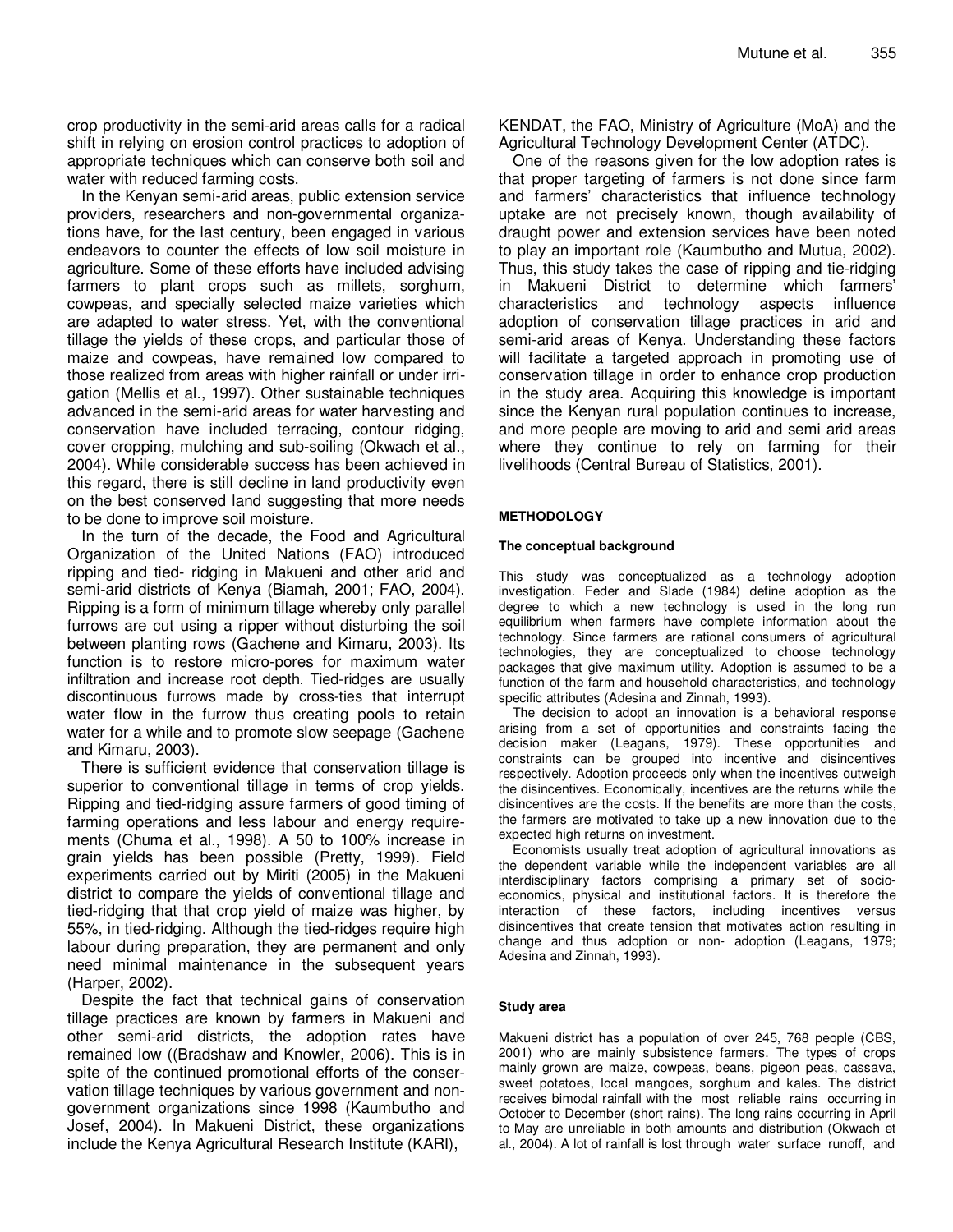this, together with poor tillage practices, has resulted in low soil moisture thus low crop yields. To address this problem, various water conservation measures and appropriate conservation tillage practices (Gachene and Kimaru, 2003) have been implemented in the district.

#### **Sampling procedure**

This paper used both primary and secondary data. Primary data was collected by using semi-structured questionnaires in Kalawa and Kathozweni divisions in Makueni district from December 2006 to June 2007. These data included household characteristics and the technologies attributes. Secondary data was collected from institutional libraries, that is, World Agro-forestry Centre, University of Nairobi and the Ministry of Agriculture.

In this study, an adopter was identified as a farmer who had been using either ripping or tied ridging or both for the last four years up to the time the study was conducted. A non-adopter was a farmer who had never used the conservation tillage practices and thus purely practiced conventional tillage. A sampling frame of 90 farmers who have adopted conservation tillage practices within maize-cowpea crop systems was gathered from the local nongovernmental organizations (mainly Agricultural Technology Development Centre (ATDC) in Machakos) and public extension personnel operating in the study area. All the farmers in this list were selected. However, only 87 of them were interviewed since the rest were unavailable. The sampling frame for the non-adopters consisted of adopters' neighbours who were growing maize and cowpeas but had not adopted the conservation tillage practices. For every adopter, the closest neighbouring household was selected. Thus, a total of 90 non-adopters were sampled and interviewed. The final sample therefore consisted of 177 farm households. All of them were interviewed using a semi structured questionnaires. The data gathered during these interviews included socio-economic characteristics, reasons for adopting/not adopting the conservation tillage practices, agronomic characteristics, market access characteristics and perceptions towards conservation tillage practices.

#### **Econometric model**

Since the study was conceptualized as analyzing adoption behaviour, the phenomenon to model was taken as discrete rather than continuous. In this case, the dependent variable took the value of 1 if technology had been adopted and 0 if not adopted.

A form of a qualitative response model was used to analyse this phenomenon. Binary choice models such as logit and probit models are often applied in modelling adoption decisions (Greene, 2004). These models are used for estimating the probability of an event (such as adoption) that can take one of two values (adopt, do not adopt). The basic difference between the two models is that logit assumes a cumulative logistic distribution with a higher variance hence flatter, while probit model assumes cumulative normal distribution with a unit variance hence more bell-shaped. Generally, the interpretation of the two models is similar.

In a logit model, the expectation of the adoption Y is a value P, which is related to the independent variables (X) as follows (Pindyck and Rubenfield, 1991; Maddala, 2001; Greene, 2004):

$$
E(Y/X) = P = F(Z) = \alpha + \beta X + \mu
$$
  
= 1/(1 + e<sup>-z</sup>)  
= 1/{1 + e<sup>-(\alpha + \beta x + \mu)</sup>}

Where  $P(Y=1/X)$  = conditional probability of being adopter given the values of independent variables  $(X)$ ;  $Z$  is the standard normal variable,  $Z \sim N(0,\sigma^2)$ ;  $\alpha$  = Constant;  $\beta$  = Regression coefficients;  $\mu$  = stochastic error term;  $\sigma$  = standard deviation. In the afore expression, P is referred to as the logistic probability function. When the logistic function is expressed in terms of odds, it is called the logit and takes the following form:

*probability* 
$$
y
$$
 (*event* )  $/(no \ event) = {P / (1 - P)} = e^z = e^{(\alpha + \beta X + \mu)}$ 

In order to estimate the logit model, the dependent variable is transformed by taking natural logarithms of both sides to yield "log odds" as follows:

$$
In\{P/(1-P) = Z = \alpha + \beta X + \mu \tag{3}
$$

#### **Independent variables and their hypotheses**

The adoption models were specified using several factors, derived from the adoption literature (Asambu, 1993; CIMMYT, 1993). These were:

i. Education (EDTN): This was the number of years of formal schooling for the household head. Education was hypothesized to positively influence the decision to adopt (Gould et al., 1990). This is because more years of schooling tend to make farmers less risk averse thus, enabling them to try out new innovations (Chuma et al., 1998). Well-educated farmers easily acquire and comprehend new information hence, demand and utilize complex agricultural technologies.

ii. Gender: This variable was coded as a dummy variable, representing the sex of the household head, where male =1, and female = 0. Female-headed households were expected to adopt technologies more as they tend to have less income compared to their male counterparts (Blackden and Bhanu, 1998). In addition the conservation tillage practices are labour intensive in the initial years and women provide most of the labour for food production.

iii. Off farm employment (OFFEMP): This variable was coded as a dummy variable,  $1 =$  household heads with off farm employment and  $0 =$  for those without off farm employment. The financial resources obtained through off farm employments enables a family to acquire the implements, herbicide, sprayers and other inputs needed for conservation tillage practices (CIMMTY, 1997). The presence of a business is also likely to raise the opportunity cost of family labour. This is related once again to cash flow on the farm, given that someone with a side business is likely to have more cash on hand. Off farm employment is therefore expected to have a positive influence on the adoption of conservation tillage.

iv. Family labor (FAMLB): This was the quantity of labour in mandays per year available to the household for farming. The amount of family labour available on-farm was estimated based on the composition of the family and the participation of family members.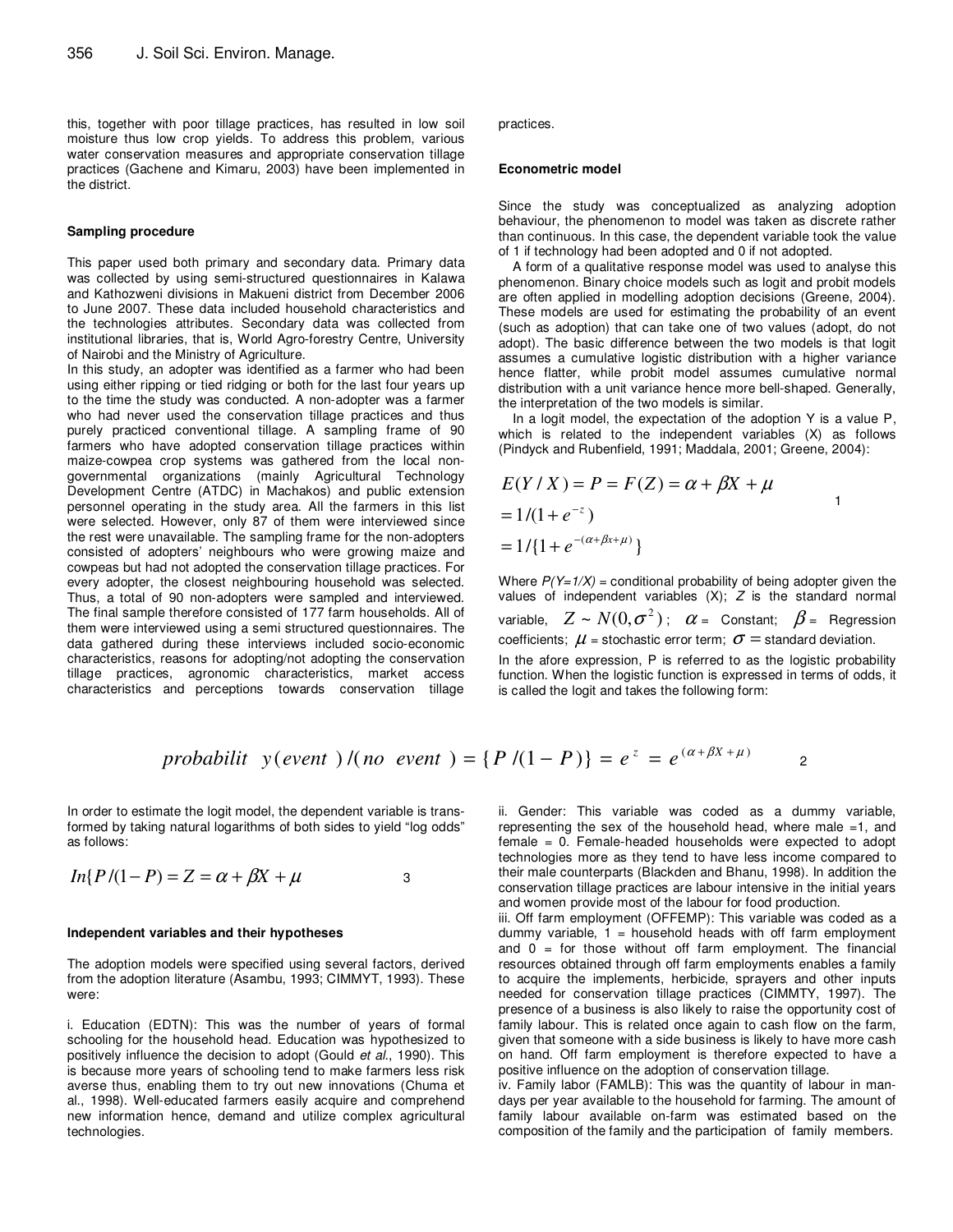Smallholder farmers have a low propensity to hire labour outside their farms, because they are resource constrained. They mainly use family labour to do most of the farm work (CIMMYT, 1997). Family labour is increasingly scarce in the study area. The quantity of family labour available was hypothesized to have a positive influence on the adoption of the conservation tillage practices since they are labour-intensive technologies.

v. Farm size: This was the size of land, in acres, cultivated for maize and cowpea production. Farmers with bigger farm sizes may have extra land to try the new practices before they decide switching from the conventional practices. The larger the acreage under crop production, the greater the likelihood a farmer will be motivated to invest in equipment for conservation tillage (Kaumbutho and Kienzle, 2007). Larger farm sizes are associated with wealth and therefore farmers may plant perennial crops allowing the practice of conservation tillage on nurse crops on the same piece of land. Therefore, farmers with bigger farm sizes were hypothesized to adopt ripping and tied ridging than those with smaller sizes of land.

vi. Experience (EXP): This was the number of years of farming experience of the household head. Frank (1997) observed that individuals assess the utility of new practices by relating their perception of the practice to their experience. Consequently, years of farming experience and exposure are likely to aid adoption.

vii. Extension services and technology promoters (EXTORG): This was the number of times a farmer has had contact with the researchers and extension officers in the last four years. The respondents were asked to recall or refer to farm records for the number of times the extension officers or technology promoters had visited them for the purpose of helping them with conservation tillage. It was hypothesized that the degree of contact would highly enhance adoption.

viii. Membership in farmer organizations (GRPMB): This variable was coded as a dummy variable, where members to a group  $= 1$ , and non-members  $= 0$ . Members of an organization for instance, farmer groups, and non-governmental organizations are more privileged compared to other farmers in terms of access to information on agricultural innovations (de Harrera and Sain, 1999). Groups in Kenya have taken an active role in mitigating drought impacts on their members and the scope of drought mitigation appeared to expand as groups mature over time (Coopock et al., 2005). Membership in a farmer organization is therefore expected to relate positively to the adoption of conservation tillage practices.

ix. Distance to the nearest market (DTM): This variable was measured as the number of kilometers (km) from the farm to the nearest local market. Farmers who are closer to input and output markets have better access to production inputs and can easily sell their farm produce. Long distance to the market disconnects farmers from the supply chain (Jonas et al., 2008). Low use of farm inputs by smallholder farmers in Sub-Saharan Africa is responsible for the gap between potential farmers yield and actual crop yields at farm level (Jonas et al., 2008). It was hypothesized that the distance to the nearest market (DTM) is negatively related to the adoption process.

## **RESULTS**

## **Descriptive statistics of explanatory variables used in the model**

Table 1 presents the descriptive analysis of some discrete variable for the adopters of ripping and/or tiedridging. The adopters were more in off farm employment (Table 1). Off farm employment provided more cash flow to the household. The adopters reported to have used off farm income to purchase farm inputs for ripping and/or tied ridging. The inputs included rippers, ridgers, herbicides and wages for hired labour. Personal interview with the adopters found out that most of the rippers (at 4%) and ridgers (at 5%) were owned by farmers in off farm employment. Hence farmers in off farm employment were more likely to adopt ripping and/or tied ridging.

The study found out that public extension officers and non-government organisations promoting ripping and tied ridging preferred working with farmers who showed common interests and hence in groups. Group membership is crucial in the study area since most of the demonstrations and farm trials on ripping and tied ridging were carried out among farmers in groups. The groups are also important in the procurement and ownership of implements for conservation tillage practices. Eighty two percent of the adopters were member to farmers' group (Table 1). Majority of the non-adopters reported that the status was due to lack of information which is accessible from groups. This illustrates that non-adopters joining groups or forming new ones could lead to more adoption of the technologies. The groups mainly included self-help groups, common interest groups and farmer cooperatives. The main objective of these groups was to improve the farm incomes by procuring the farm inputs and marketing the products, collectively.

More women were found to have adopted ripping and tied ridging than their male counterpart 63 % of the adopters were female compared to 37% males (Table 1). This is attributed to the fact that women provide most of the family labour for crop production. In addition, the practices contribute to increased crop yields as a result of soil moisture conservation hence more food to the household. Table 2 compares the crop yields of both maize and cowpea under conservation and conventional tillage.

## **Descriptive analysis of the sample socio-economic characteristics**

The sample socio-economic characteristics for adopters and non adopters were analyzed and presented in Table 3. The mean, standard deviation, maximum and minimum analyses of each continuous variable were considered. Contact with technology promoters and public extension agents were found to increase the probability of using the technologies. Backstopping and information provision for ripping and tied ridging was done by both the governmental and nongovernmental organizations. The major technology promoters in the area of study were reported as KENDAT, MoA and the FAO and promoted the technologies at 36, 21 and 9% respectively in the last four years. Table 3 shows that farmers had been contacted at least once by these organizations for the last four years.

On the average, the distance walked by farmers to the nearest market was 3 km (Table 3). The study found that 45% of the adopters were at least one kilometer away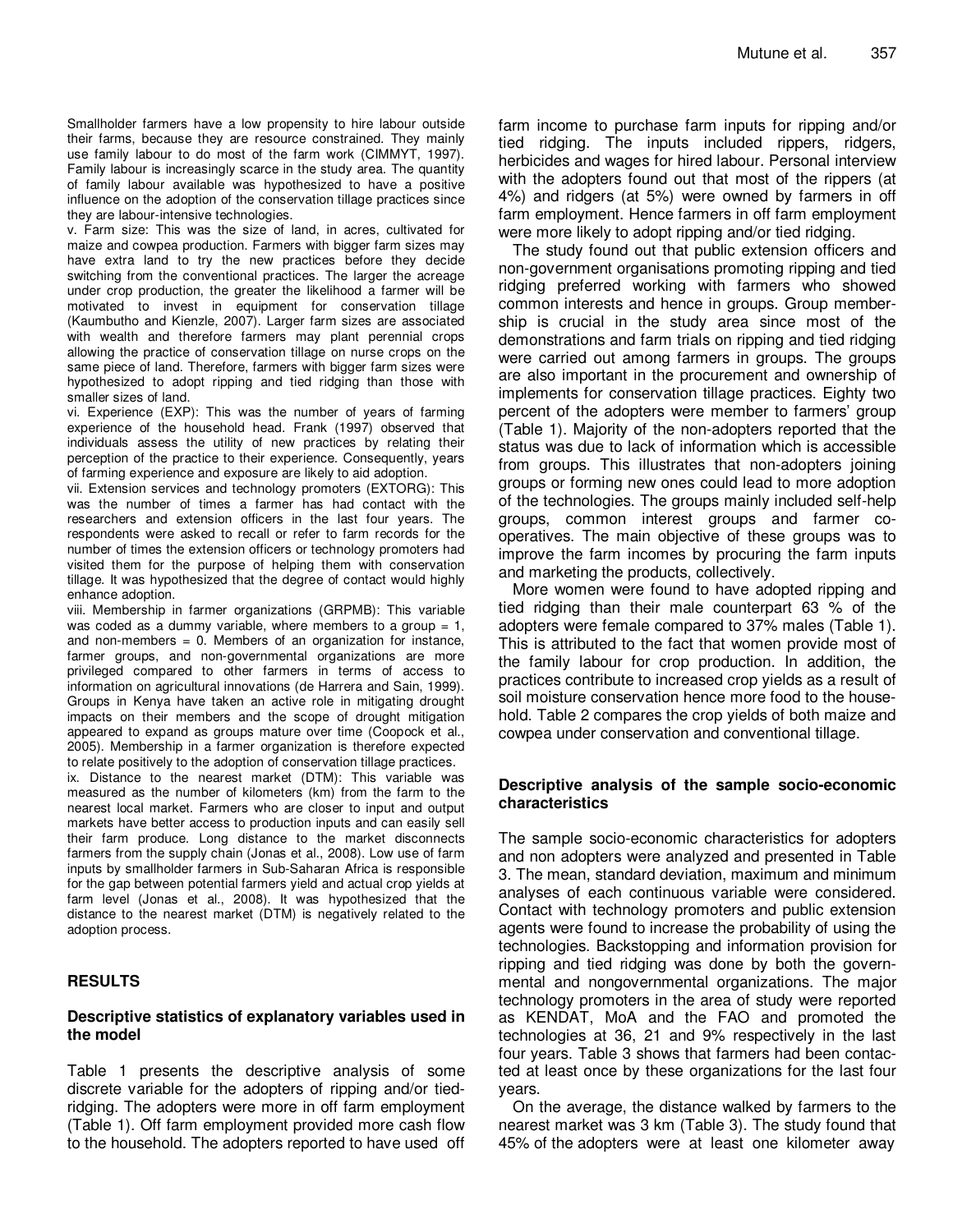| <b>Variable</b>     | Category | Number reporting | <b>Percent</b> |
|---------------------|----------|------------------|----------------|
|                     | Female   | 55               | 63             |
| Gender              | Male     | 32               | 37             |
|                     | No       | 16               | 18.4           |
| Group membership    | Yes      | 71               | 81.6           |
|                     | No       | 21               | 24.4           |
| Off-farm employment | Yes      | 66               | 75.8           |

**Table 1.** Descriptive analysis of discrete variables for the adopters.

**Table 2.** Yields of maize and cowpea under conservation tillage and conventional tillage in 90 kg bag per hectare.

| Variable             | <b>Minimum</b> | Maximum | Mean   | Std. dev. | Case (n) |
|----------------------|----------------|---------|--------|-----------|----------|
| Yield under          | 3.000          | 20,000  | 8.538  | 5.0102    | 90       |
| Conventional tillage | (0.747)        | (4.000) | (5.9)  | (5.234)   |          |
| Yield under          | 7.000          | 30,000  | 7.384  | 6.752     | 87       |
| Conservation tillage | (2.780)        | (7.000) | (10.4) | (8.750)   |          |

The figures in brackets are for cowpea yields.

| <b>Table 3.</b> Descriptive analysis of some continuous variables for the adopters and non adopters. |  |
|------------------------------------------------------------------------------------------------------|--|
|------------------------------------------------------------------------------------------------------|--|

| Variable                  | <b>Definition</b>                                                    | Min.  | Max.  | Mean $N=177$ | S.D   |
|---------------------------|----------------------------------------------------------------------|-------|-------|--------------|-------|
| <b>Extension services</b> | Number of contact by technology promoters for<br>last four years     | 1.451 | 3.042 | 1.122        | 0.74  |
| Farming experience        | Farming experience of the household head in<br>years                 | 1.046 | 49.01 | 18.769       | 1.876 |
| Farm size                 | Total farm size in hectares                                          | 1.046 | 15.43 | 4.676        | 0.856 |
| Education                 | Level of education in years in formal<br>school                      | 7.99  | 15.78 | 9.231        | 0.961 |
| Family labour             | Family size as per number of family<br>members providing farm labour | 1.00  | 13.00 | 1.413        | 2.469 |
| Distance to market        | Number of kilometers from farm to nearest local<br>market            | 0.20  | 18.09 | 2.970        | 1.623 |
| Farm size under crops     | Farm size under maize and cowpea in hectares                         | 0.150 | 3.772 | 1.109        | 0.171 |
| Age                       | Age of farmer in years                                               | 16.00 | 75.00 | 43.39        | 9.75  |

from the market, hence could easily access farm inputs like herbicides, rippers and effectively market their farm produce. The study found out that farmers far away from the market used other conservation measures to improve the soil moisture. Hence accessibility to the market is likely to contribute to adoption of ripping and tied ridging.

Most of the respondents had acquired up to primary education level (Table 3). The adopters and non-adopters were almost equally educated implying that the technologies were simple enough to be understood by all farmers at any educational level. The mean farming experience of the households was 18.8 years while mean landholding size was 4.7 acres. This landholding size can be considered large when compared with that of high rainfall areas (Jaetzold and Schmidt, 1983). Further, the technologies do not require lot of farm labour especially when the crop is in the field. This may be one of the reasons why the household had an average of one person proving farm labour (Table 2)

The mean distance of the household from the nearest market center was about 3 km. This was a considerable distance if farmers have to walk to buy inputs and sell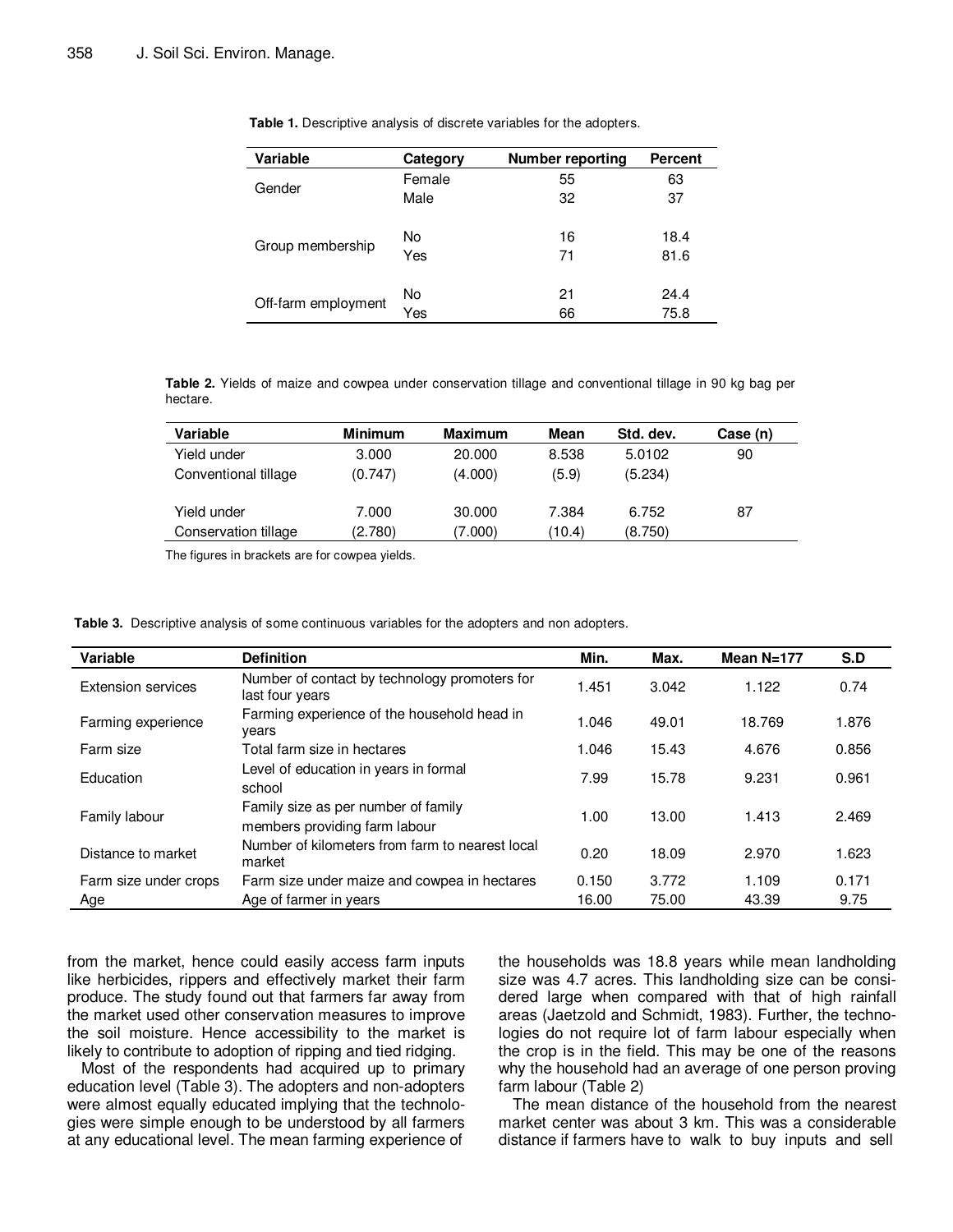| Variable       | <b>Coefficient</b> | <b>Standard error</b> | P-values |
|----------------|--------------------|-----------------------|----------|
| <b>GENDER</b>  | 0.2448             | 0.6288                | 0.9919   |
| <b>EDTN</b>    | $-0.2479$          | 0.0936                | 0.3364   |
| <b>FMSZ</b>    | $-0.3092$          | 0.1539                | 0.7478   |
| <b>OFFEMP</b>  | $0.7774*$          | 0.4532                | 0.0074   |
| <b>FARMEXP</b> | $0.03642**$        | 0.0196                | 0.0406   |
| <b>FAMLOB</b>  | $0.2532**$         | 0.1790                | 0.0307   |
| EXT            | $1.3171*$          | 0.6295                | 0.0001   |
| <b>GRPMEBR</b> | $0.3445**$         | 0.7383                | 0.0015   |
| <b>DISMRKT</b> | $-3.440*$          | 0.6315                | 0.0524   |

**Table 4.** Factors influencing adoption of conservation tillage practices.

Model N= 177, Pseudo  $R^2$ =0.358; Percent correctly predicted =89.231045, model chi-square = 69.941\*\*\*; Log likelihood function (LnL) = -101.4686, Log likelihood function (LnLo) = -157.9848; \*, \* significant at 1%, 5% and 10% level of error probability respectively.

their farm outputs. With this poor accessibility to market, market visits are confined to a single market day in a week in the study area.

## **Factors influencing adoption of ripping and tiedridging conservation practices**

The results of marginal effects for the factors influencing the adoption of the conservation tillage practices were analyzed by use of the logit model as shown in Table 4. The table also includes the list of independent variables used in the model and the expected effect.

Off farm employment was significant at  $P < 0.1$ . At the mean score, a unit increase in off farm employment increased the log-odds of adopting ripping and tied ridging by 0.778 when the other variables are held constant.This meant that farmers with off farm employment were more likely to adopt the conservation tillage practices than those without. This agrees with the qualitative information collected in the study. It was found that the presence of off farm employment is important in raising the opportunity cost of family labour.

The coefficient of farming experience was positive as hypothesized and significant at P < 0.05. This implies that farmers with more farming experience were more likely to adopt ripping and tied ridging. This relationship shows that as farmers gain experience, their decisions on the choice of conservation tillage practices are influenced positively (Adesina and Zinnah, 1993). At the mean score, a unit increase in farming experience increased the logodds of adopting ripping and tied ridging by 0.036 when the other variables are held constant (Table 4). This result agrees with the human capital theory, which holds that farmers become less risk averse as they gain more experience (Welch, 1979). Thus, farmers with more farming experience make decisions faster and are able to adopt new technologies at higher rates.

The coefficient of family labour was positive and significant at  $P < 0.05$ . Hence, households with more members were better placed to adopt ripping and/or tied

ridging than those with fewer members. This might be so because of the explanation provided earlier that the conservation tillage practices are labour intensive and particularly when furrows and depressions are being prepared. At the mean score, a unit increase in family labour increased the log-odds of adopting ripping and tied ridging by 0.253 when the other variables are held constant (Table 4).

The coefficient of contact with extension service and technology promoters was positive and significant at 10% level. Direct contact with extension services and organizations promoting the technologies provided technical backstopping in terms of information, rippers, farm demonstrations and other inputs to the farmers. This implies that there is need for frequent farmer contacts with promoters of the technology in order to enhance adoption. At the mean value, a unit increase in public extension contact and technology promoters increased the log-odds of adopting ripping and tied ridging by 1.317 when the other variables are held constant. The results are congruent to those of Kaumbutho and Mutua (2002) who found that provision of information on the existing draught animal resources could boost the use of conservation tillage practices in Makueni District.

At  $P < 0.05$ , the coefficient of group membership was positive and significant (Table 4). This implies that farmers are more likely to adopt conservation tillage when they are in groups. From personal interviews with farmer groups, it was revealed that non-governmental and governmental organisations preferred disseminating information to farmers in groups mainly due to scarcity of personnel and other resources. This implies that group membership is important in the dissemination of technologies at the grass root level. At the mean score, a unit increase in group membership increased the logodds of adopting ripping and tied ridging by 0.344 when the other variables are held constant.These findings confirm work done by Grootaert (2001) who described group formation as one way of generating social capital which positively contributes to farm and non-farm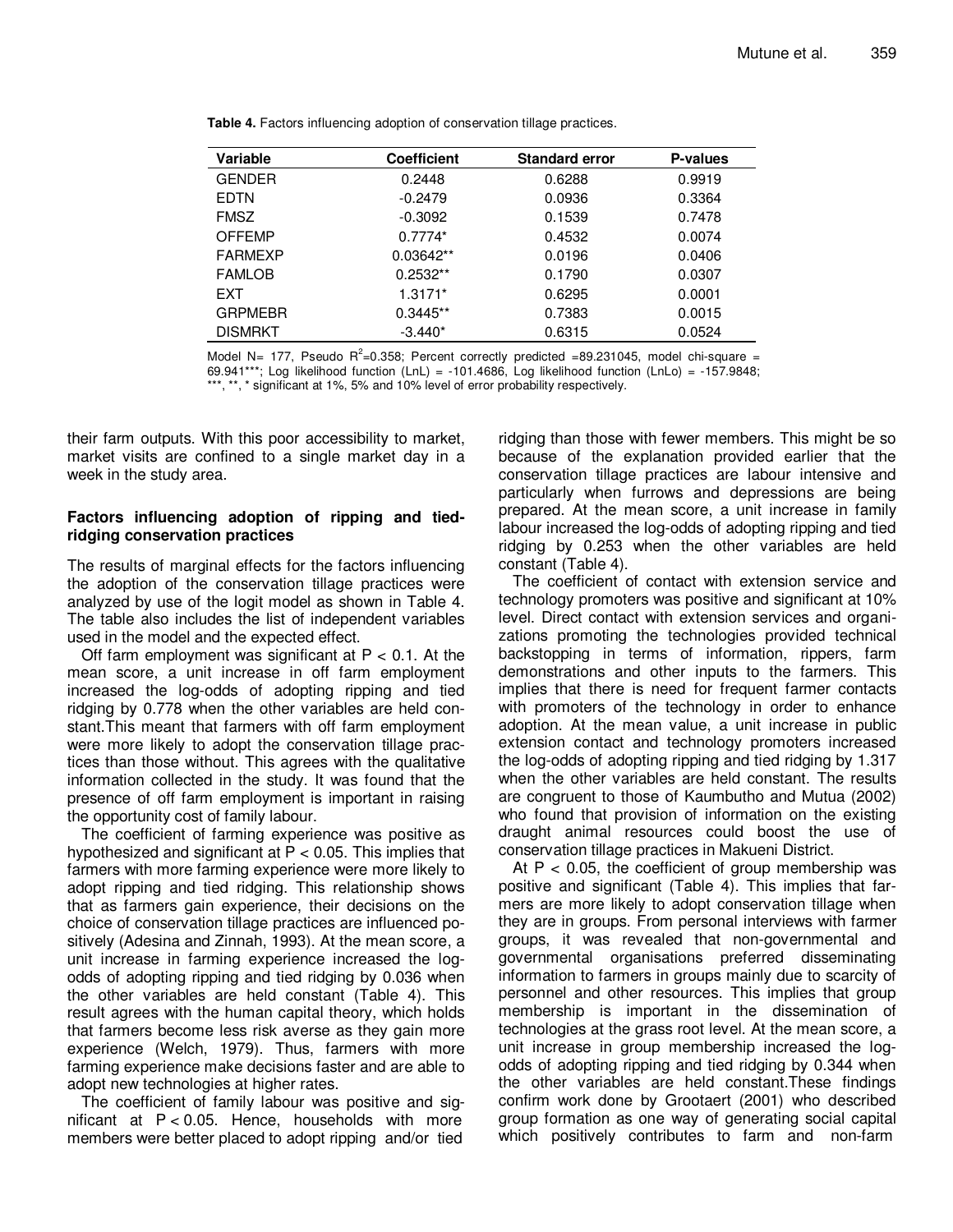economic activities in the rural communities.

As hypothesized, distance to the nearest market negatively influenced the adoption of ripping and tied ridging. The coefficient of this factor was significant at  $P < 0.1$ . As explained earlier, these results were realized because farmers far from the markets do not have access to farm inputs and information on ripping and tied ridging. Also, farmers far from the market may not be able to market their additional farm yield effectively. This result supports Jonas et al. (2008) argument that long distance disconnects villagers from input supply chain, making them lack market information and miss chances of adopting new technologies. At the mean score, a unit increase in distance to the nearest market decreased the log-odds of adopting ripping and tied ridging by 3.44 when the other variables are held constant (Table 4).

## **CONCLUSIONS AND POLICY IMPLICATION**

This study examined factors that influence the adoption of the conservation tillage practices and used a logistic regression to identify the significant variables. Understanding these factors will facilitate a targeted approach in promoting use of conservation tillage in order to enhance maize and cowpea production in the semi-arid areas. The factors that significantly influenced the adoption of ripping and tied ridging were group membership, off farm employment, farming experience, extension contacts and distance to the market. Therefore, these factors should be incorporated in the design of policies and strategies developed to promote the use of conservation tillage practices.

Some farmers in the district under study are using the tillage practices, an indication that they have acquired the necessary technological knowledge and skills. This already acquired knowledge could be exploited to benefit other farmers and especially the non-adopters. This can be done by encouraging non-adopters to join existing groups or form new ones in order to learn practically from each other and access benefits that adopters in farmer groups have been enjoying.

Extension providers and promoters were found to enhance the confidence of farmers in adopting ripping and tied ridging through demonstrations and farm trials. This is because direct contact with extension services and organizations promoting the technologies provided information and technical backstopping on these technologies. Therefore, extension services and technology demonstration could be intensified among farmers to enhance practice of conservation tillage. It is important to note that this should not be limited to farmers far from the road or market places if the current adoption rate is to be enhanced.

#### **REFERENCES**

Adesina AA, Zinnah MM (1993). Technology characteristics, farmer

perception and adoption decision. A Tobit model application in Sierra Leone. Agric. Econ., 9: 298-310.

- Asambu FK (1993). Farmers' perception and economic analysis of factors affecting farm level maize enterprise performance and adoption of agricultural technological innovations in Semi-Arid South Eastern Kenya. MSc. thesis, University of Guelph.
- Blackden CM, Bhanu C (1998). Gender growth and poverty reduction: Special program of assistance for Africa, status reports on poverty in the sub-Saharan Africa. In collaboration with the poverty and social policy working group of the special programme of assistance for Africa. World Bank Technical Paper No. 428. World Bank Washington, D.C.
- Biamah EK (2001). Seasonal conservation tillage reports (1999) for Iiuni Conservation Tillage Trials Site, Machakos, Kenya. RELMA/Sida Report, Nairobi, Kenya.
- Biamah EK, Rockstrom J, Okwach GE (2000). Conservation tillage for dry land Farming. Technical option and experience in Eastern and Southern Africa. Workshop Report 8-11 April, Bloemfontein, South Africa. Regional Land and Management Unit, Kenya.
- Central Bureau of Statistics (CBS), Kenya (2001). Population projection. CBS, Kenya.
- CIMMYT (1993). The Adoption of agricultural technology survey for survey design. Mexico.
- CIMMYT (1997). The adoption of conservation tillage in a hillside maize production system in Motozintla, Chiapas. Natural Resource Group. Mexico.
- Chuma R, Benites J, Fowler J, Kienzle Nyangumbo K, Steiner R, Molopong J (1998). Conservation tillage for sustainable agriculture. International workshop, Harare Zimbabwe. Deutsche Gesellschaft, Eschborn Germany.
- Coopock DL, Desta S, Wako A, Aden I (2005). Origins, Governance, And Roles in Poverty Reduction Women's Groups in Arid Northern Kenya.
- de Harrera AP, Sain G (1999). Adoption of maize conservation tillage in Azuero, Panama. Economics Working Paper 99-01. CIMMYT.
- Feder G, Slade R (1984). The acquisition of information and the adoption of new technology. Am. J. Agric. Econ., 66: 312-320.
- Food and Agricultural Organization (FAO) of the United Nations (2004). Soil and water
- conservation in the semi arid lands. Natural resource management and environment department. FAO, Rome.
- Frank BR (1997). Constrained limiting innovation adoption in northern Queensland beef industry. A socio economic means of maintaining a balanced lifestyle. Agric. Syst., p. 49.
- Gachene CK, Kimaru G (2003). Soil fertility and land productivity. A guide for extension workers in Eastern Africa region. Regional Land and Management Unit, Kenya.
- Greene WH (2004). Econometric Analysis. Fourth edition. Prentice Hall International Upper Saddle River, USA.
- Grootaert C (2001). Does social capital help the poor? A synthesis of findings from the local level institutions studies in Bolivia, Burkina Faso, and Indonesia. World Bank Local Level Institutions Working Paper No. 10. Washington, DC. World Bank.
- Gould BW, Saupe WE, Klemme RM (1990). Conservation tillage: the role of farm and operator characteristics and the perception of soil erosion. Land Econ., 65(2): 167-182.
- Hagmann J, Murwira K, Chuma E (1996). Learning together: Development and extension of soil and water conservation in Zimbabwe. Q. J. Int. Agric., 35(2): 142-162.
- Harper JK (2002). Economics of Conservation Tillage. Conservation Tillage series no.6, College of Agricultural Sciences, Penn state University.
- Jaetzold R, Schmidt H (1983). Farm Management Handbook of Kenya. Vol. II/B. Central Kenya. Ministry of Agriculture, Nairobi, Kenya
- Jonas NC, Mairura F, Ekise I, Chianu JN (2008). Farm input marketing in western Kenya: Challenges and opportunities Tropical Soil Biology and Fertility institute of the International Centre for Tropical Agriculture, Afr. J. Agric. Res., 3(3): 167-173.
- Kaumbutho P, Kienzle J (2007). Conservation agriculture as practiced in Kenya: two case studies. Nairobi. African Conservation Tillage Network and Food and Agriculture Organization of the United Nations.